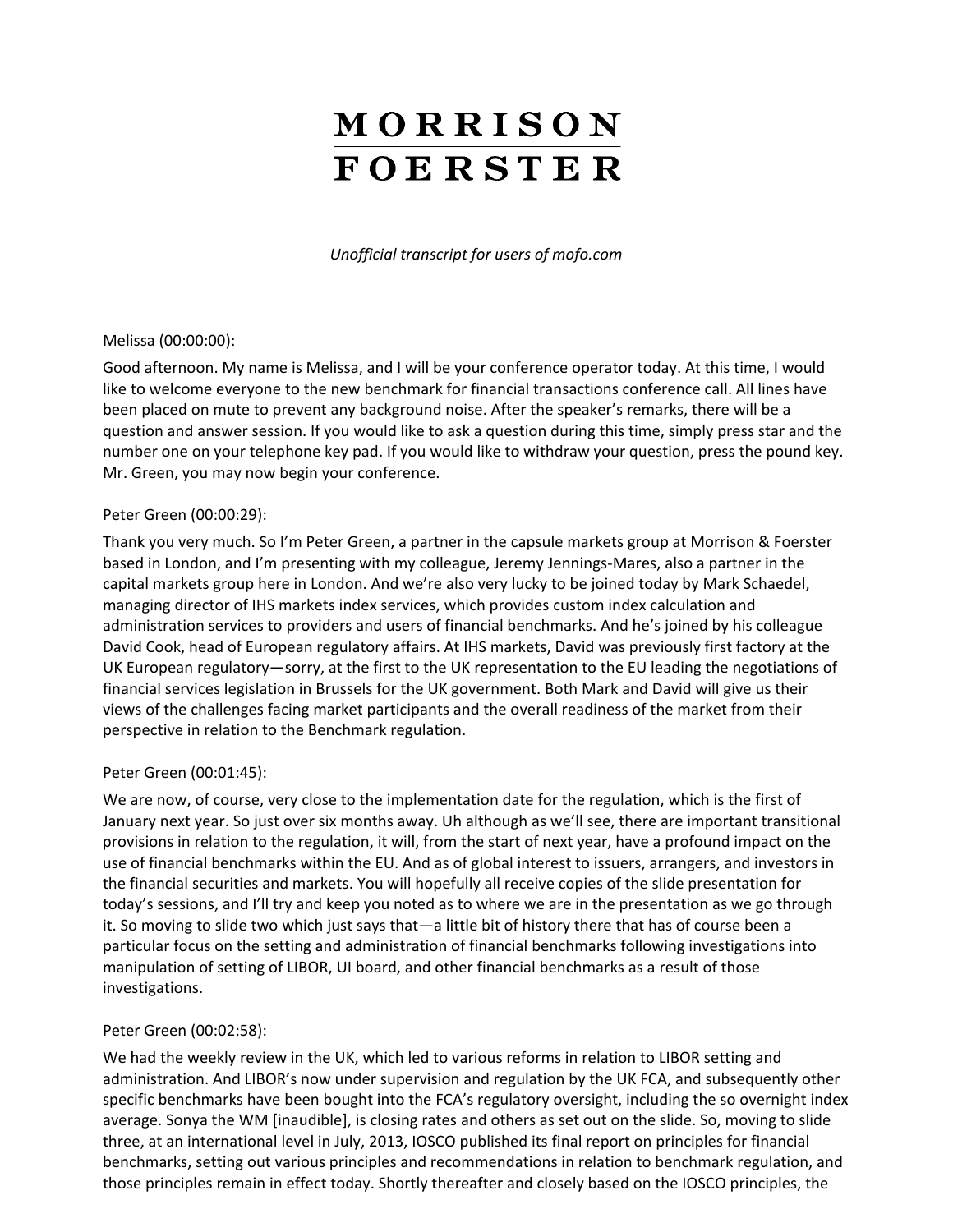EU commission published a draft regulation seeking to establish a pan-European approach to the regulation of benchmark administrators, contributions, and users. And as we'll see, the regulation takes a different approach to previous regulation of benchmarks and the current UK approach, which tended to focus on a small number of critical benchmarks. In contrast, the EU regulation draws the net very widely in terms of benchmarks that fall under it, regulatory umbrella, and then limits the extent of that regulation for non-significant benchmarks.

## Peter Green (00:04:51):

Even so, the regulation is going to impose a much greater set of regulatory obligations and oversights for all benchmarks that come within its scope, even non-significant ones. After a long legislative process, the regulation came into force on the 30th of June, 2016. As mentioned, most of the provisions of the regulation will become live from the start of next year. Although certain provisions in relation to critical benchmarks applied immediately upon the regulation coming into fourth and certain provisions amending the market abuse of regulation applied from July last year to dovetail with that regulation becoming effective.

## Peter Green (00:05:39):

So onto slide four, which sets out the definition of benchmarks to which the regulation would apply—it is very wide. So, in relation to financial instruments and financial contracts, it applies to any index by reference to which the amount payable under such instrumental contract is determined or by which the value of the instruments determined. And, in relation to investment funds to any index used to measure the performance of such funds either with the purpose of tracking the return of the index or defining the asset allocation of the portfolio or in the competition of performance fees. Uh, then given off benchmarks, the, the definition of index on slide five is similarly wise and this applies to any figure that's published or made available to the public and regularly determined in whole or in part by a formula assessment on the basis of the value of one or more underlying assets or prices or action estimated interest rates.

## Peter Green (00:06:56):

So here that the—a lot of folks has been on what is meant by an index being available to the public. This issue has been addressed by ESMA, the European securities and market authority, in technical advice to the European commission. The final version of which was published in November last year. [Inaudible] view is that an index is available to the public. If it's accessible by a large or potentially indeterminate number of legal or natural persons like size of the provider's legal entity, and that potentially indeterminate limb really does widen what's available to the public means. And an index will be regarded as made available to the public irrespective of whether it's provided free of charge, whether or not accessed directly or indirectly, and regardless of the medium used to make the index available. So even if the index data is made available to investors in a specific single instrument, although that may seem to be a narrow set of investors, very arguably, that is an indeterminate number of investors because the security is being freely transferable.

## Peter Green (00:08:22):

The group of [inaudible] holders is uncertain. Also, where an investor can derive index values from published differentials values of financial instrument site prices or coupon, that's also likely to put the index within scope of the regulation. So many proprietary indices are likely to have the potential to come within the [inaudible] of the regulation. Briefly on slide six, we just cover what comprises financial instruments for the purpose of the regulation. Again, this is drawn widely by reference to annex one-C of method two, which will include many transferable securities, many marketing instruments and derivatives. To come within the amateur regulation, the instrument must be traded on a trading venue within method two or through a systematic intern advisor. So essentially, an investment firm acting as a market maker. A financial contract is broadly any consumer credit agreement or residential mortgage, and investment fund is either an alternative investment fund under the, AFMD or usage fund under the uses for directive, and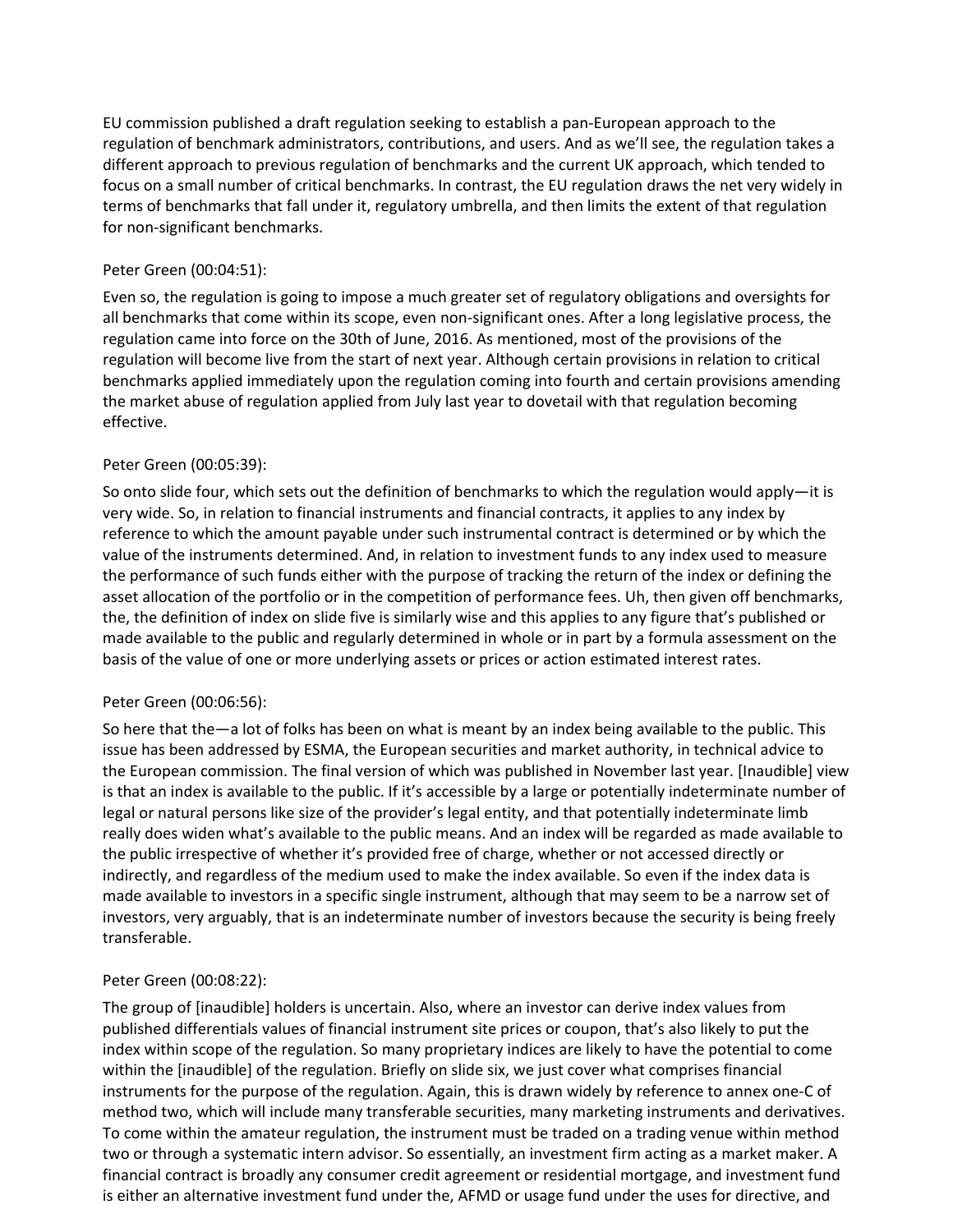that all comprises a very wide range of instruments.

## Peter Green (00:09:47):

I set out on slide seven—there are certain entities that will fall outside the scope of the benchmark regulation. So central banks, public authority is contributing data or have a consortium, but the provision of a benchmark for public policy reasons and central case parties in that capacity of providing reference or settlement prices for this management purposes and settlement purposes. Also, the provision of a single reference price for any financial instrument is stated to—for outside the scope of the regulation. And there's also an exemption in relation to commodity benchmarks based on submissions from contributors where the majority of the contributors are a non-supervised entity, provided at the benchmarks referenced by financial instruments traders trading venue, and the close promotional value of financial instruments referencing the benchmark doesn't succeed a hundred million euros. There's also an exemption where the provider of an index is unaware, and couldn't reasonably have been aware that the index is used as a benchmark.

## Peter Green (00:11:07):

So moving to slide eight and the provisions relating to administrators of benchmarks—so benchmark of administrators will be subject to a new authorization and supervisory regime under the regulation. And for these purposes, an administrator is to find as any natural or legal person that has control over the provision of a benchmark. There's no specific guidance as to what control means in the regulation, but the definition is likely to be construed pretty widely. So any personal entity that's involved in producing a financial benchmark should consider whether it comes within the scope of the regulation as a benchmark and administrator, and any benchmark administrator located in the EU must apply to as relevant competent authority for authorization if it provides or intends to provide in for use, as benchmarks will come onto what use means a little later. Uh, the activities of benchmark administrators that are relevant for the purposes of the regulation are the administration of the arrangements for benchmark determination, collecting, analyzing, and processing input data, and the actual determination of the benchmark. I set out on slide nine—if the benchmark administrator is already supervised under own relevant EU financial regulation such as [inaudible]or the AFMD, that entity doesn't need to go through a full authorization process under the regulation, but still needs to be registered as a benchmark administrator with the relevance competence authority. As I alluded to earlier, there are transitional provisions, which are very important in relation to the implementation of the regulation.

## Peter Green (00:13:07):

So any administrator, whether inside or outside of the EU, that was providing a benchmark as of 30, June, 2016, when the regulation came into force, will have 42 months, or until the first of January, 2020, to apply for authorization or registration. But these transitional rules only applied to indices that were actually provided by such an administrator back when the regulation came into force last year. There are, however, further transitional rules that may catch indices that were first divided after this time that I'll come onto in just a moment. Moving to slide 10, we've set out here a broad summary of the requirements that benchmark administrators are subject to, and to the regulation aimed at maintaining the integrity and reliability and relevant benchmarks. And these include requirements to have in place, robust governance arrangements, including a clear organization or structure with well defined, transparent, and consistent rules and responsibilities for all persons involved in the provision of the benchmark.

## Peter Green (00:14:25):

And as administrators will also be required to take adequate steps to identify and prevent or manage conflicts of interest, and to ensure that where any judgment or discretion is required in the benchmark determination process is exercised independently and honestly. Benchmark administrators will also be required to establish and maintain effective oversight function to ensure oversight of all aspects of the provision of their benchmarks. And there are specific requirements in relation to the establishment of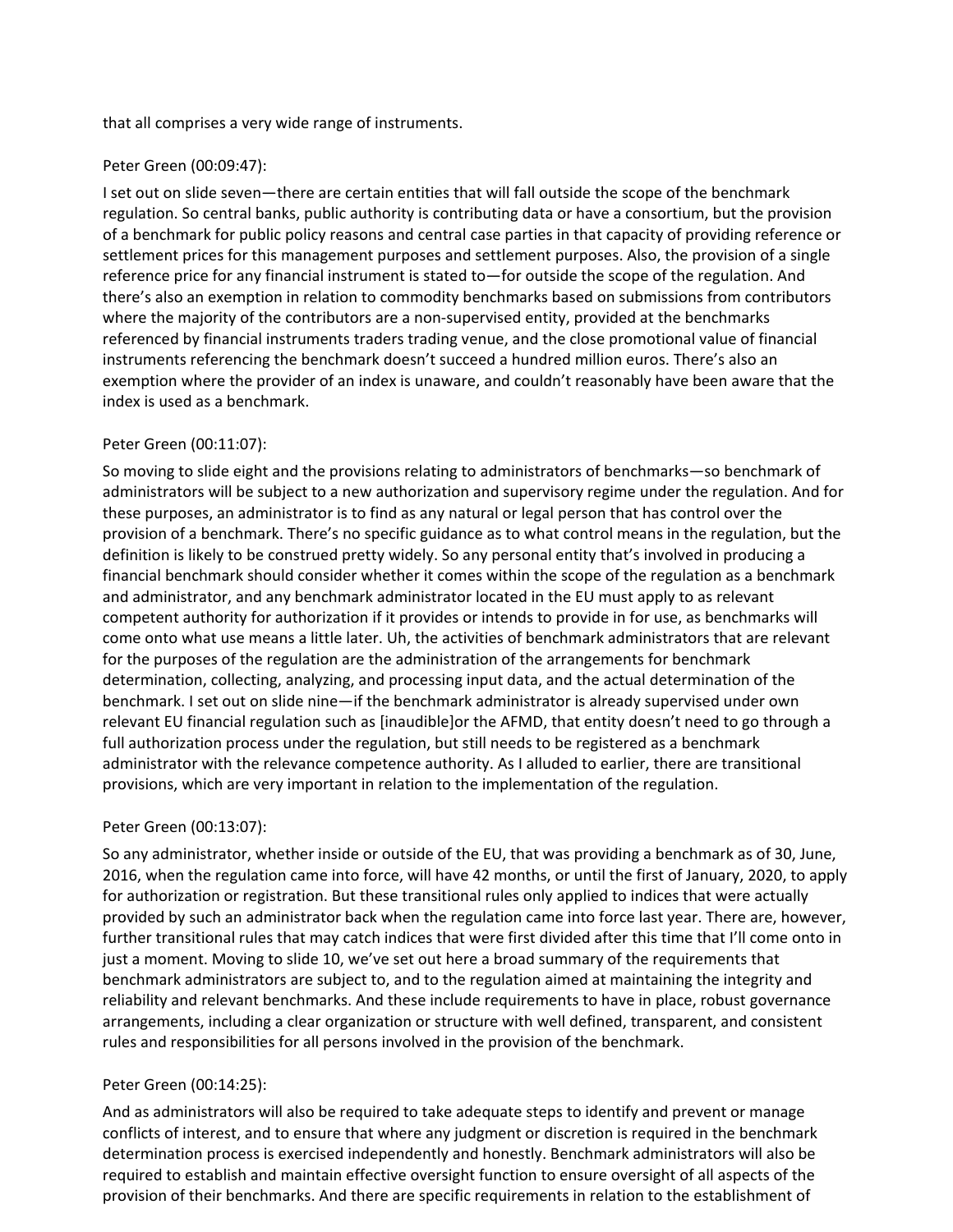controlled and accountability, frameworks, and record keeping, and outsourcing. And various requirements also apply to input data, including that it should be sufficient to accurately and reliably represent the marketing for economic reality that the benchmarks intended to measure. And the data should, where possible, be transaction data if available and appropriate in the circumstances. As Jeremy will mention shortly, where a benchmark is based on input data from other contributors—

## Peter Green (00:15:38):

—the benchmark administrator is required to develop a code of conduct specifying the contributors responsibilities in relation to the contribution of input data. I set out from slide 11—the regulation also provides transitional relief where an existing benchmark doesn't meet the requirements of the regulation if and to the extent that [inaudible] will changing the benchmark to comply with the regulation would result in a force majeure event or frustrate or otherwise reach the terms of any existing financial contracts or instruments or the rules of any investment funds, which reference the benchmark. And as we've said out on slide 11, ASMOS published technical advice in its final report of November, 2016, setting out factors on which confidential authority should determine whether these transitional provisions apply to a benchmark. Importantly, for the purpose of this transitional relief, ESMA considered that an existing benchmark is one that exists on, on the first of January, 2018.

## Peter Green (00:16:52):

So it's possible the benchmark created after the regulation came into force in June, 2016 could benefit from this relief. But no new benchmark created from January, 2018 will be able to benefit from any of the transitional relief under the regulation. So it would only be able to be used in the EU if the relevant administrator is authorized or registered in accordance with the regulation. So, I think that sets the scene you—in terms of the, you know—scope and the basic obligations in relations, benchmark administrators. So, Mark and David, I'd like to ask you for your initial views on the impact of the regulation, having regard to its wide scope and whether having drawn it that widely means that we'd like to see many industries being withdrawn into course, and that perhaps being a chilling effect on new industries being used in the market as benchmarks.

# David Cook (00:17:57):

Thanks Peter. Yes, good question. I think there—one of the issues around the benchmark regulation is that although it's very clear that the legislator's intent is to cast the net very wide, there still remains even this close to the application of the regulation, a great deal of uncertainty over how wide the scope will exactly be. And although, you know, you set out very well where we are at the moment, we haven't quite had the final rules and the final intent from national regulators in their implementation of where that net will go to. So, for example, you have to have an indice, an index that's public. Well, you know, ESMA has given it technical advice, but it's only technical advice and there's been a difficult discussion within the European commission about how they will actually give their final position.

# David Cook (00:19:05):

And I know there's been a lot of representations about trying to create a system where sort of tailored bilateral arrangements are not captured, but anything more is going to be captured. And I think the—there are potential loopholes that the commission has been trying to close, but that matter, I don't think, has been fully resolved, or how that will be implemented hasn't been fully resolved. There's also questions around how the blending of different kinds of index will work. And although the legislation says that the combining in, indices itself is not benchmark administration that is because there's no discretion being used and it, and it remains to be seen how, you know, what exactly the interpretation of discretion will be. Furthermore, the issue around the transitionals is also confusing a number of people with an active—there are many different ways of reading what is a relatively vague piece of regulation.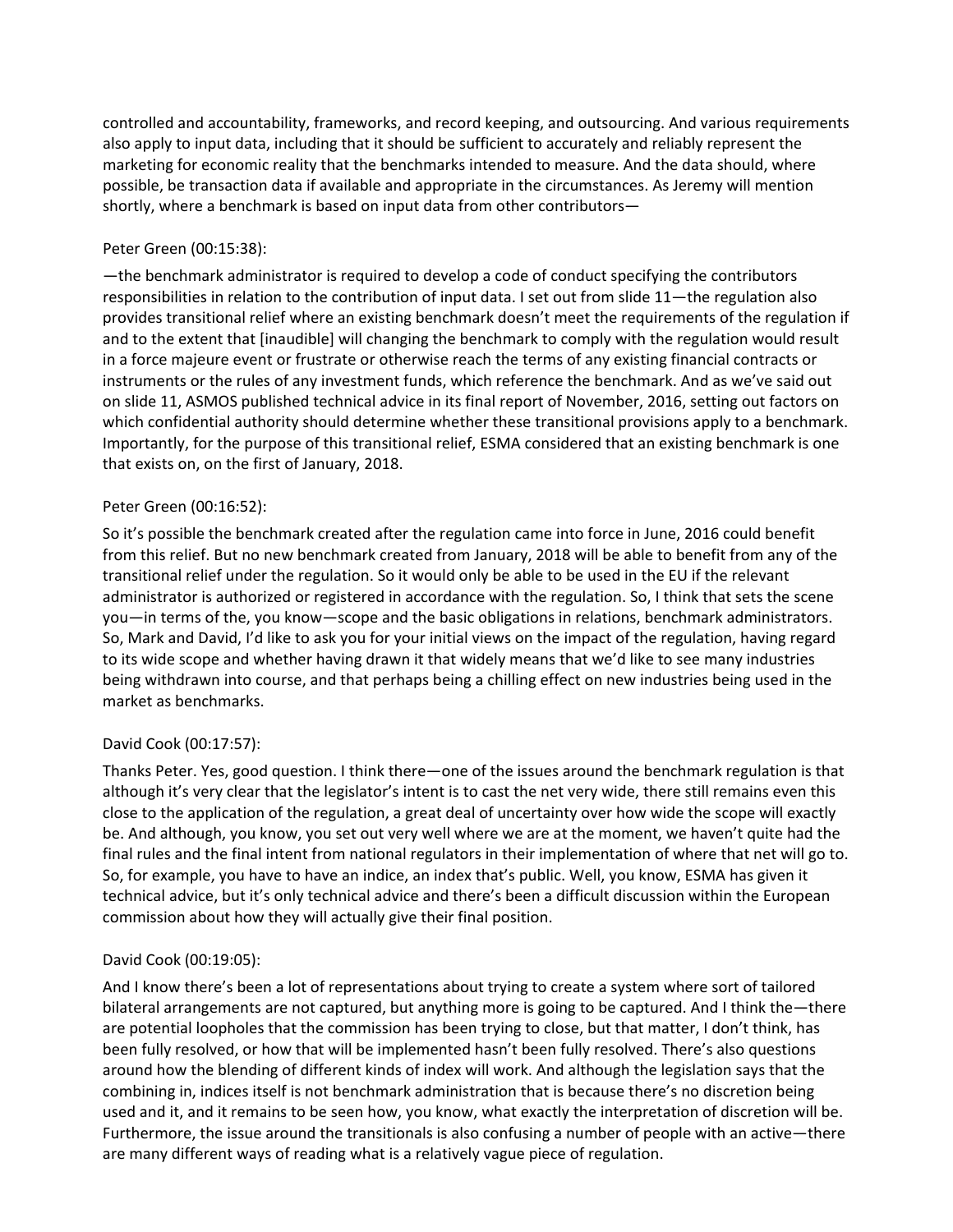#### David Cook (00:20:16):

And I know that again, ESMA has asked the commission to try and clarify exactly how it should be interpreted for everybody. And the interpretation that you've given is the one that ESMA and the FCA have said is how they expect it to be interpreted. But there has been some political pressure building around a so-called more favorable treatment for benchmarks coming in from outside the EU. But I think what is clear is that everybody is expected to comply with these rules from the first of January, and regulators, like the FCA, have indicated that they don't want to have discussions about whether people are in or out of scope of the benchmark regulation. If they feel if there is a conflict of interest in the, in what you are offering clients, you should deal with it. So I think where there will be a lot of confusion will be people who are getting caught in scope without realizing it.

## David Cook (00:21:24):

And it remains to be seen how that kind of confusion might impact the market and then how, as people roll forward, their process of getting authorized or registered, how the transitional arrangements might impact that approach as well. So, you know—you may see some, you know—I don't expect to see a huge change with a lot of withdrawal from the market, but I expect to see a lot of change in the way business is done. IOSCO principles are well established, and I think that's most, or some of the effort needed to be compatible with the benchmark regulation, but you may see some tightening around licensing rules and a rush to make sure that that people are compliant, especially if they're caught out by thinking they're not in scope of the regulation.

## Peter Green (00:22:22):

Thank you very much. That's that that's all very interesting and I mean, I guess there's some company there or there, I think we're, we're pretty used to, with a lot of financial regulation, it's obviously still a lot of uncertainty. You with we're now obviously very close to implementation—six months is not that long in terms of people getting ready. So you know obviously some of the issues that you've highlighted were further input may come—could be very useful, but you know, it's obviously time is fairly short, being this is also for your observations on sort of the—I think you slightly touched on this, but yeah. Observations generally on the preparedness of the market, generally for compliance with the requirements of the regulation, particularly the requirements the benchmark administrative has given, we are now just a few months away from the implementation date and also possible solutions that may be available to providers of benchmarks in meeting their obligations under the regulation.

## Mark Schaedel (00:23:46):

Yeah. So this is Mark. Thank you again for inviting us to speak. I think we've seen a fair amount of—I'll call it reluctance or delay in terms of initial implementation steps and preparation due to the scoping issue. And I think that was somewhat the circular discussion that almost—at some point where I think there was a lot of questions around some of the terms used and the scope and the effect and reach overall. That was made clearer through the process, but as David mentioned, I think is not yet necessarily giving anyone a satisfactory form of comfort. And I would say the other is really a lack of complete understanding on the options of how to mitigate risk. I think that's very prominent for users of benchmarks who might find themselves becoming an administrator tomorrow, but no less prominent for providers of benchmarks who are finding some of the nuances in terms of the definition of benchmarks and scope to be quite challenging as well, as well as how to necessarily affect it—

# Mark Schaedel (00:24:59):

And I guess the challenge that we've set out has been asked by clients to step into is really how to mitigate the conflict of interest risk, which is clear to everyone, and was really the purpose of the overall spirit of BMR. And I think setting out on that course makes sense as a priority. And I think where we think there are more options than then a lot of our clients may understand or may have understood early days. So those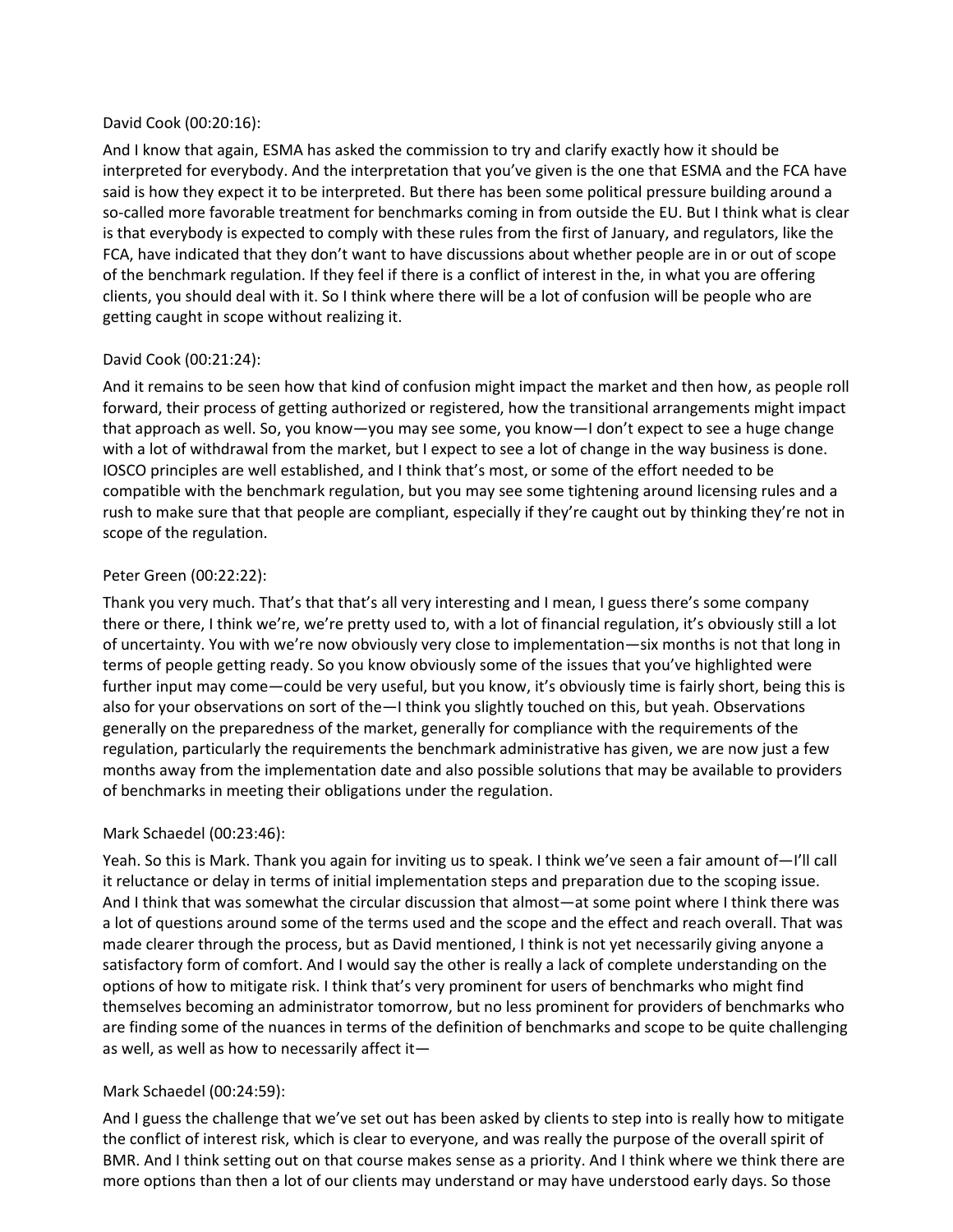focused on the separation of IP ownership and the responsibilities to become an administrator and deal with the regulatory compliance, and the fact that those two could be separate persons or separate entities performing those duties or maintaining IP ownership without having to be responsible for the regulatory compliance aspects as long as control, as you mentioned, is transferred to that administrator.

## Mark Schaedel (00:26:02):

So we've taken a very close look at that—provided a number of client's recommendations, and we've onboarded a number of clients where we're now an independent administrator on their behalf. And we've established that control chain by effectively taking ownership of the artifacts, which contain the methodologies and putting them into a control framework and process so that changes to them are governed by our oversight process. And that's effectively a solution at a high level. I think most of our clients, both providers and users of benchmarks find that the discretion, the areas of discretion that, that David touched on are rather broad and, and some case nuanced and ambiguous. So, we've looked for solutions which completely transfer areas of expert judgment as you might call it, or use of discretion to take a conservative approach. I think the result which we're seeking to avoid is there's any question about whether there's more than one administrator of a benchmark, where there might be two parties involved in decision making or exercising that judgment.

## Mark Schaedel (00:27:12):

So that that's where we've really focused and tried to perfect our model, but I think we've seen a good deal of, I guess of, most of the obstacles being, how you, in fact, transfer that control. How, in fact, you establish ownership outside of, say for example, an issue of structured products, the trading desk themselves has the most expertise in those products. How do you transfer responsibility internally to a ring fence function without that expertise, and those models, I think reached a level of challenge where it makes sense to look at how an independent party could play that role. And, and that's what we've established ourselves as a means to ease the path forward.

# Peter Green (00:28:02):

Terrific. Well, that that's extremely helpful, and I know we'll sort of get further and put some from you on some other issues a bit later, but I just wanted to cover a few other sort of more specific areas under the regulations. So, moving to—slide 13, it's just worth noting that the regulation does provide some specific rules for different types of benchmarks. So for commodity benchmarks with some inventions such as goals and silver due to specific concerns for commodity benchmarks, administrators are subject to additional requirements including making public methodology used for the benchmark calculation. And the administrator here must also specify criteria that define the commodity that's subject to particular methodology and is also required to give priority to concluded transactions in the input data.

## Peter Green (00:29:15):

Commodity benchmarks are also not eligible for some of the release relating to significant and nonsignificant benchmarks that that we'll come on to shortly on to slide 14. There were also specific requirements for interest rates, benchmarks where concerns have been raised in particular as to input data used for these benchmarks, and the needs were possible for this to be based on real transactions. So, accordingly, a specific priority of use of input data is specified for interest rates, benchmarks, primarily. These benchmarks should be based on contributors transactions in the underlying market that the benchmark's measuring, or if not, sufficient data in related markets. And if there's not sufficient input data from these sources, then the benchmark can be based on observations of third party transactions in relevant markets or paying in that committees or indicative quotes.

## Peter Green (00:30:24):

The administrative and interest rate benchmark must also have in place an independent oversight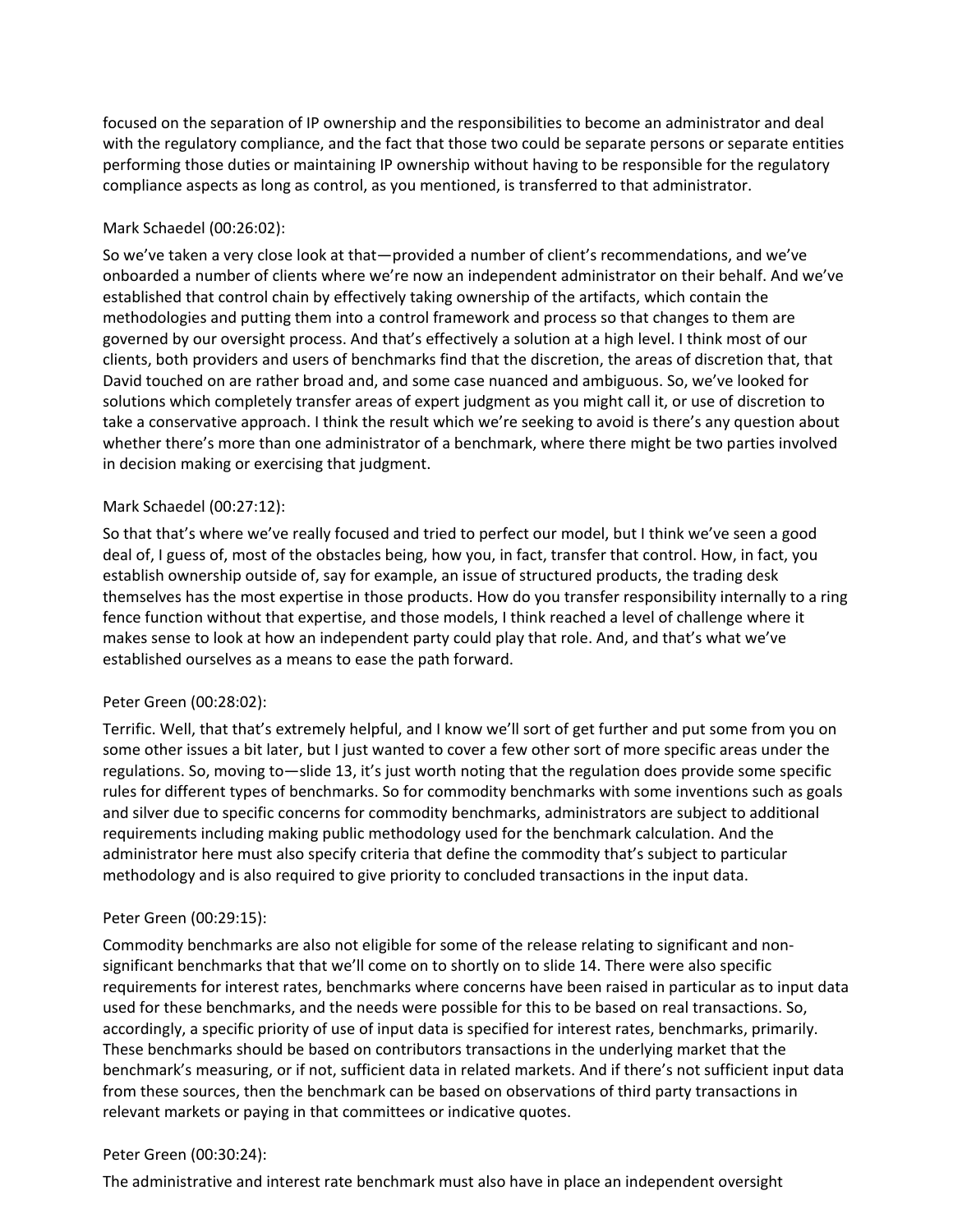committee and is subject to additional records-keeping requirements. And then I said that briefly on slide 15 for benchmarks that are determined by the application of input data contributed entirely and directly from certain regulated venues. These benchmarks, so exempt from certain of the governance and control requirements that would otherwise apply, then turn into critical benchmarks. And slide 16— so the EU commission is required to adopt implementing legislation to establish and review at least every two years. A list of critical benchmarks is provided by administrators in the EU. There are various tests, which I, I won't go through in detail as to whether a benchmark is a critical benchmark, but that there is quite a high threshold.

## Peter Green (00:31:35):

So the first test being that it's used directly or indirectly for financial instruments or contracts measuring or measuring the performance investment funds with the total value at least 500 billion euros. So it is aimed at the biggest and most significant benchmarks born and to date by the fact that ESMA actually only designated one critical benchmark so far [inaudible], although it has indicated that designations of further benchmarks as critical benchmarks may follow. As we've set out the bottom of slide 17 and the top of slide 18, critical benchmarks are subject to additional requirements. The administrator must take adequate steps to ensure the licenses of, and information relating to, the benchmark are provided to all users on a fair, reasonable, transparent, and non-discriminatory basis, and at least every two years must submit to its relevant, confidential authority and assessment of the capability of the benchmark to measure the underlying market or economic reality.

## Peter Green (00:32:51):

The relevant competence authority also has to establish a supervisory college for each critical benchmark. That comprises the competence authority of the administrator and all supervised contributors to the benchmark, as well as ESMA itself. Then we've set out—which I'm going to go through in any detail on slides 19 or 20—the special rules that apply where administrator or contributors to a benchmark in the case of administrator wants to cease providing a benchmark or, in case of a supervised contributor, to stop making contributions. And there's basically then a consultation process with the relevant competence authority, and the college of supervisors that can effectively require the benchmark to continue to be provided by the administrator or contributions to be continued to be made by the supervisor contributor for a period of 12 months, possibly extending to 24 months in some circumstances. Then, moving to slide  $21 -$ 

# Peter Green (00:34:06):

—as I alluded to, if a benchmark is sort of a critical benchmark, it's going to be categorized either as significant or non-significant under the regulation. The tests for significant benchmarks set out on slide 21 relate to the volume of instruments, which reference the benchmark or the effects on the market at the benchmark no longer being provided, and any benchmark that's not a critical or significant benchmark is a non-significant benchmark for the purposes of the regulation. And on slide 22, the administrator of a significant benchmark may choose on a comply-explain basis not to apply certain provisions of the benchmark regulation that would otherwise apply, including things that need to operationally separate the provision of a benchmark from parts of its business for conflict of interest reasons and certain of the provisions relating to intelligence of employees and personnel and contributors if it considers that complying with these provisions would be disproportionate—

# Peter Green (00:35:22):

—having regard to the nature of impact of the benchmark. And I think, you know, really picking up on something David was saying before, I think there's still a lot of uncertainty as to how that's going to be applied in practice by personal competence authorities and how strictly they're going to require providers of normal critical benchmarks to comply with the follow on after the benchmark regulations or the extent of which they would allow relief under these provisions. Administrators of non-significant benchmarks,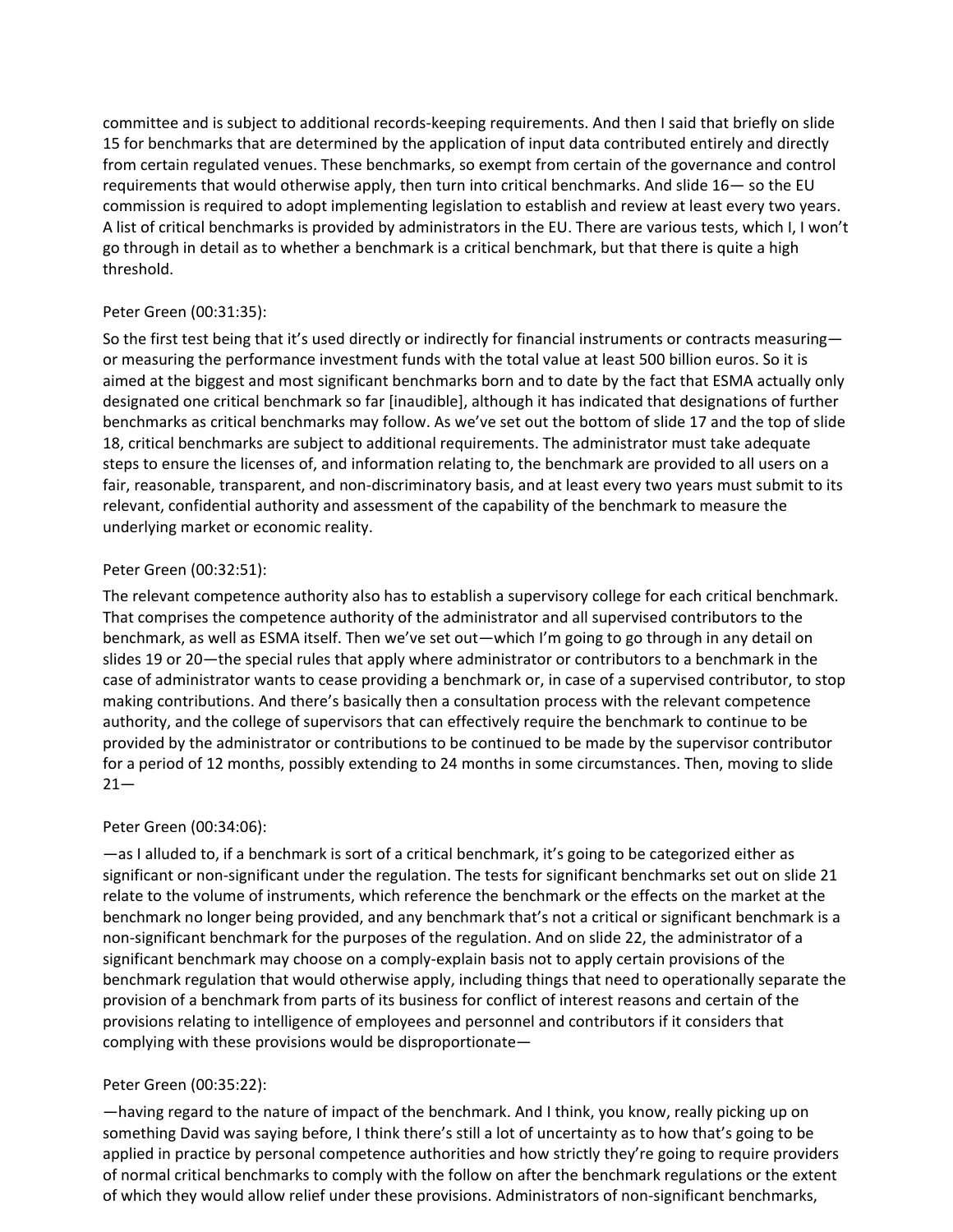again on a comply-explain basis, can choose not to apply [inaudible] list of provisions from the benchmark regulation, including many of the specific requirements relating to the oversights and control functions. So with that, I'm going to hand over to Jeremy, who's going to amend other things, consider rules relating to contributors and the impact of the regulation to non-administered benchmarks. Just before doing that, I'm going to read CID code for those that need it, which is 1706-40. That's 1706-40. Jeremy.

## Jeremy Jennings-Mare (00:36:45):

Thanks, Peter. So, just looking at slides 23 and 24, without going into too much detail, this is just worth noting on these slides that the regulation also provides some specific provisions for contributors. So when you have a contributor that's a natural legal person contributing input data, then the administrator of the benchmark has to develop a code of conduct, which sets out the contributor's responsibilities in relation to the contribution of that input data. And you'll see the kind of things that the code of conduct has to—it's like if you have to—has to contain, as well as the provisions on slide 24, the other requirements in relation to contributions that apply to supervised entities specifically. But if you then turn to slide number 25, so this is one of the real nubs of the regulation.

## Jeremy Jennings-Mare (00:37:58):

Essentially, the rule that a supervised entity is only going to be permitted to use a benchmark in the EU if it's provided by an administrator who's authorized or registered under the regulation. So the question occurs, what do we mean by using a benchmark? So, it provides for very specific circumstances. Firstly issuing a financial instrument, which references an index or a combination of indices. Secondly, determining the amount payable under a financial instrument or a financial contract by referencing the index. Thirdly, being a party to a financial contract, which references the index. Fourthly, the possibility of a creditor providing a borrowing rate that's expressed as a spread or a markup over an index, where that rate is solely used as a reference in financial contract to which that creditor is the party. And then the fifth head for this is using a benchmark also includes measuring the performance of an investment fund through an index for the purpose of tracking the return or defining the asset allocation of a portfolio or alternatively for computing performance fees.

## Jeremy Jennings-Mare (00:39:18):

If you could turn to slide 26, the endless technical advice they've issued in this regard does actually sort of go further into the meaning of what issuing a financial instrument means. And it essentially means the creation of a transferable security or a money market instrument or a unit in a collective investment scheme to be sold to potential investors by way of a public offer or placement or alternatively by way of the instrument being administered to trading on either a regulated market [**inaudible**] trading facility or an organized trading facility. So, what this means, as you can see from the different definitions of use, are one thing that is not prevented is that supervised entities are not prevented from acquiring or holding or trading a financial instrument that references an index, even where the administrator isn't compliant with the benchmark regulation.

## Jeremy Jennings-Mare (00:40:19):

You—when we're talking about an OTC derivative—now this bullet point in 26 actually should say that parties to an OTC derivative are not actually considered to be issuing a financial instrument; however, they are still likely to be deemed using the benchmark by virtue of either the second or my third heads of using a benchmark that I talked about earlier. It also required the supervised entity have to provoke-produce robust written plans that set out what actions would be taken if the benchmark should materially change or cease to be provided any longer. If you could turn to slide 27, we'll start talking about non-EU benchmarks. So firstly, the—what we call the transitional provision, which you know, as been discussed earlier, is not the clearest piece of drafting. Generally, it's understood to mean that where you have a non-EU administered benchmark that was already used in the EU on the date that regulation came into force, then the effect of the transitional provision is to grandfather the use of that benchmark for existing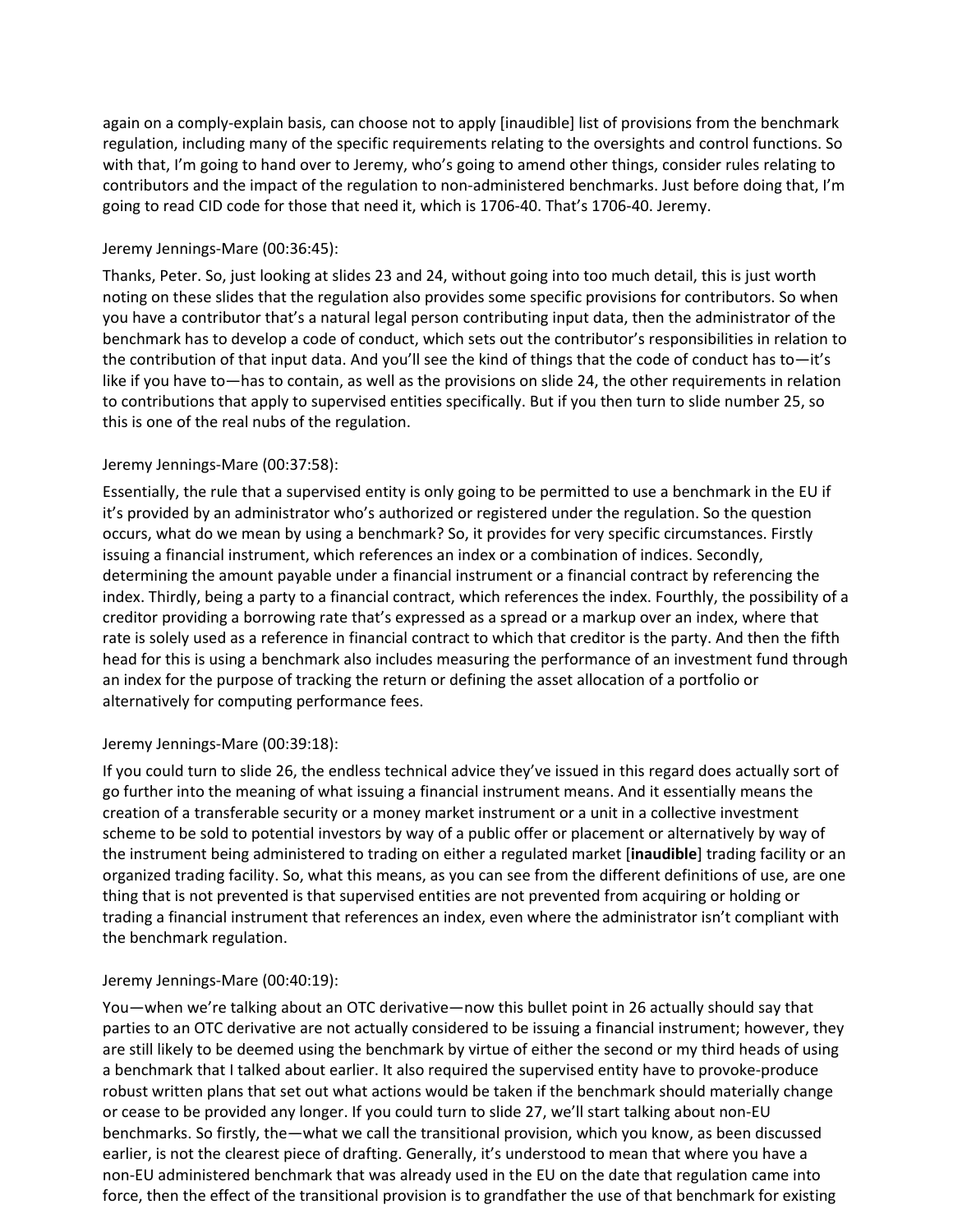financial instruments, contracts, investment funds until first of January, 2020.

## Jeremy Jennings-Mare (00:41:49):

Apart from the transition of provisions, if you have a non-EU benchmark, then you—if you're not—either, if it's after the transitional period or if the grandfather isn't available because of the terms of the transition, essentially there are three alternative routes for an EU benchmark to the used in the EU. One is equivalence. The second is recognition, and third is endorsement. So what do those mean? Slide 28, equivalence. It's possible for ESMA to register a non-EU benchmark administrator and the non-EU benchmark if the EU commission adopts an equivalence decision for the jurisdiction in which the administrator is located. Now this will—in addition to this equivalence decision, the administrator has to be authorized or registered in their jurisdiction. They have to—the administrator has to notify a consent to the benchmarks being used by supervised entities in the EU.

## Jeremy Jennings-Mare (00:42:56):

And in addition, it's required that there are cooperation arrangements in place between ESMA and the relevant authority in the third-party jurisdiction, at least covering the mechanism for exchanging information and coordinating supervisory activities. Now in slide 29, what do we mean—in what circumstances are—is the commission going to make an equivalent decision? Essentially, it has to be happy either on a general basis that administrators that are authorized or registered in the non-EU jurisdiction do comply with binding requirements that are equivalent to those under the regulation. Alternatively, it can make a more specific determination that it satisfied that binding requirement in that relevant jurisdiction with respect to specific administrators or specific benchmarks are in fact equivalent to the requirements under the benchmark regulation. Now, in both of these cases, there's a reference which crops up in many places for non-EU benchmarks referencing the—whether or not the framework and the supervisory practice complies with IOSCO principles.

## Jeremy Jennings-Mare (00:44:11):

It's not immediately clear exactly what the intention is in terms of the how the IOSCO principles feed into the question of equivalence, for instance; however, it generally seems to be that IOSCO compliance will be viewed as a kind of base entry requirement for any successful determination of equivalence. So in other words, that essentially, you would need to be compliant with the IOSCO principles, and if not, it is—it's unlikely that there would be any positive equivalence decision for that particular jurisdiction. So in each case, also, the commission has to be satisfied. Administrators are subject to effective supervision and enforcement on an ongoing basis. At the present, it's probably worth noting that there's probably limited scope for many equivalence to be taken for a while. Although Brexit may well change that situation as to which I'll talk a little bit later. On slide 30, the second method for using non-EU benchmarks is a method of recognition.

#### Jeremy Jennings-Mare (00:45:29):

So until such funds, [**inaudible**] determination is made in relation to the relevant non-EU jurisdiction, a benchmark administered in that jurisdiction can be used by supervised identities in the EU, so long as the non-EU administrator has obtained prior recognition from what's called its member state of reference in the EU. Now, determining the member state of reference is not exactly straightforward, and there are various possible criteria. And in order of priority, it's firstly determined by the location of any affiliated supervised entities in the EU. When, you know, if there are more than one of them where most of those are based, if that's not determinative. Secondly, the location of any relevant trading venues for financial instruments that reference the relevant benchmark. And again, if that's not determinative, then you look at the location of the supervised entity actually using the benchmarks. Now under this method, relevant non-EU administrators are going to need to comply with the vast majority of the obligations that apply to EU administrators under the regulation.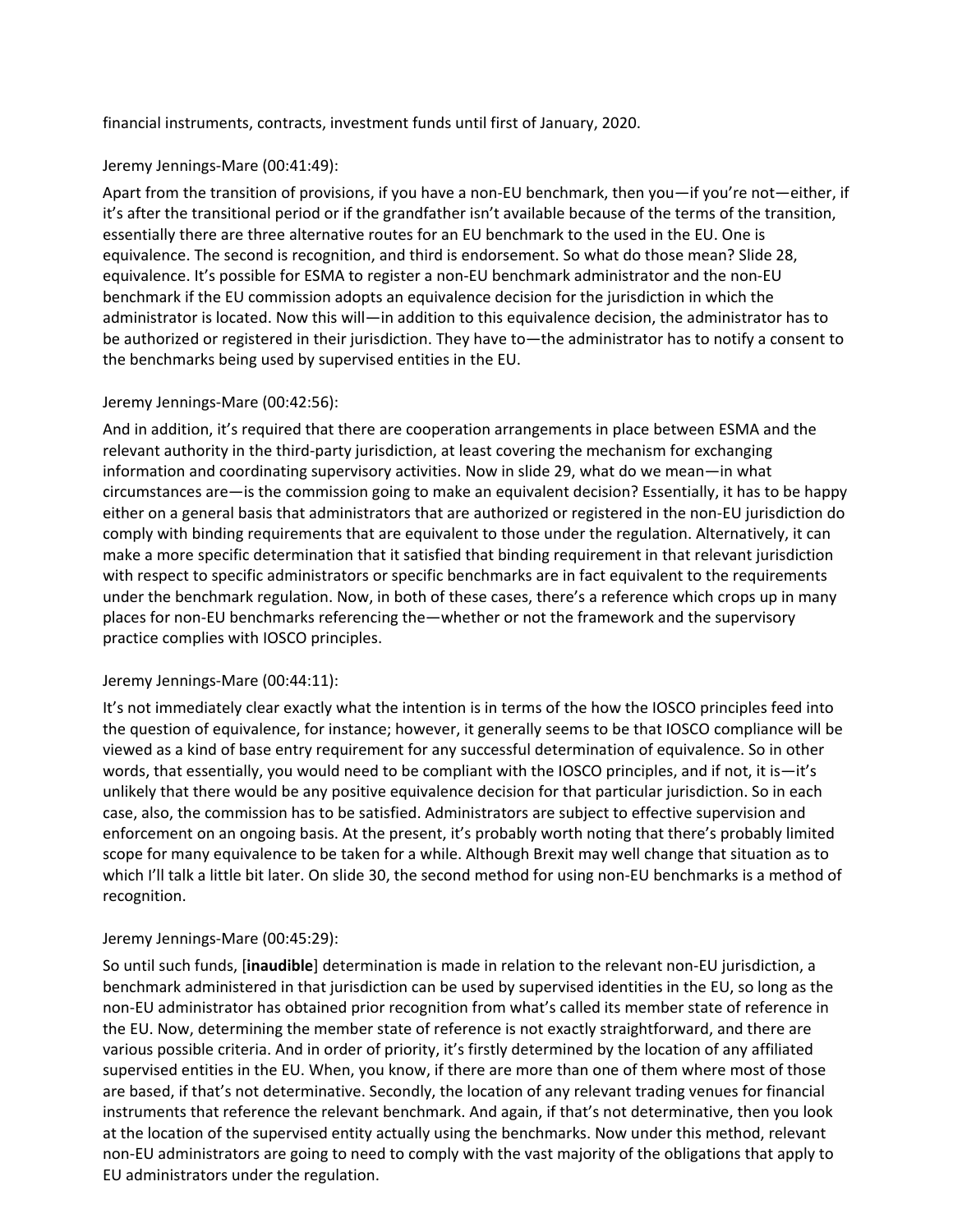#### Jeremy Jennings-Mare (00:46:42):

Although there is a provision that says that that can be considered to be fulfilled by compliance with the IOSCO principles so long as the relevant competent authority determined that those principles are in fact equivalent to compliance with the benchmark regulation. A little bit circuitous, you might think, and not immediately clear at the moment how that is actually going—the IOSCO principles are actually going to feed these decisions. Turn to slide 31. Another requirement for recognition is that the non-EU administrator has to appoint a legal representative in the member state of reference to perform an oversight function in respect to the relevant benchmark. And that legal representative is going to be accountable to the competent authority of that member state of reference in relation to the benchmark. So we can see there are a few challenges for the recognition process. Firstly, the problem of identifying who your member state of reference is. Secondly, how to determine how easy it's going to be to demonstrate compliance with the IOSCO principles, and thirdly, the headache of having to appoint a legal representative in that jurisdiction.

## Jeremy Jennings-Mare (00:47:56):

So turn to slide 32. And the third method for EU benchmarks is called endorsements. So another EU administrator can also position benchmarks for use in the EU. If an application is made to the relevant competent authority to endorse the use of the relevant benchmark in the EU—now that application can be made either by a benchmark administrator supervising the EU or alternatively by another supervised entity located in the EU who has a clear and well-defined role within the control framework of another EU administrator. In either case, that relevant entity must be able to monitor effectively the provision of a relevant benchmark. Before relevant competent authority will make an endorsement, it has to be satisfied of a number of things. Firstly, that the applicant is able to demonstrate that the provision of the benchmark fulfills requirements at least as stringent as the benchmark regulation. Turn to slide 33—that they have the necessary expertise to monitor the provision of benchmark and manage the associated risks.

## Jeremy Jennings-Mare (00:49:16):

And thirdly, that there is an objective reason to provide the benchmark in the non-EU jurisdiction and for it to be endorsed for use in the EU. And ESMA has set out various measures that will be relevant, various factors that will be relevant as to whether there is such an objective reason, such as the geographical proximity to the relevant market, the specific skills, whether you need to rely on skills and expertise and parties in third countries, and equally whether there are any legal restraints from obtaining input data directly from that third country. So, again, the reference crops up to the IOSCO principles that in determining whether or not the provision of the benchmark is subject to at least as stringent requirements as the benchmark regulation, the competent authority can take into account whether or not it complies with the IOSCO principles.

## Jeremy Jennings-Mare (00:50:16):

It's also worth noting that in this circumstance, the endorsing administrator does remain responsible for the endorsed index and for ongoing compliance with the regulation. So at this stage I thought I'd just take a break and ask you based upon the—those different methods applicable to non-EU benchmarks, whether Mark and David perhaps had any observations in particular on whether they considered likely that non-EU administrators will seek to use one of these methods to, you know, to register in the EU—you know, any sort of particular issues they foresee, whether we think perhaps that any benchmarks may—we may see withdrawn perhaps after the transition period. And so, Mark and David, if you got any thoughts on that.

# David Cook (00:51:13):

Yeah, thanks. I think it's worth saying again, the challenge here is the lack of real clarity and certainty in what has been agreed by the legislators around third countries. The idea of an equivalence regime is well established in EU law. But here, it was realized there was a tension and the reason you can't—it's hard to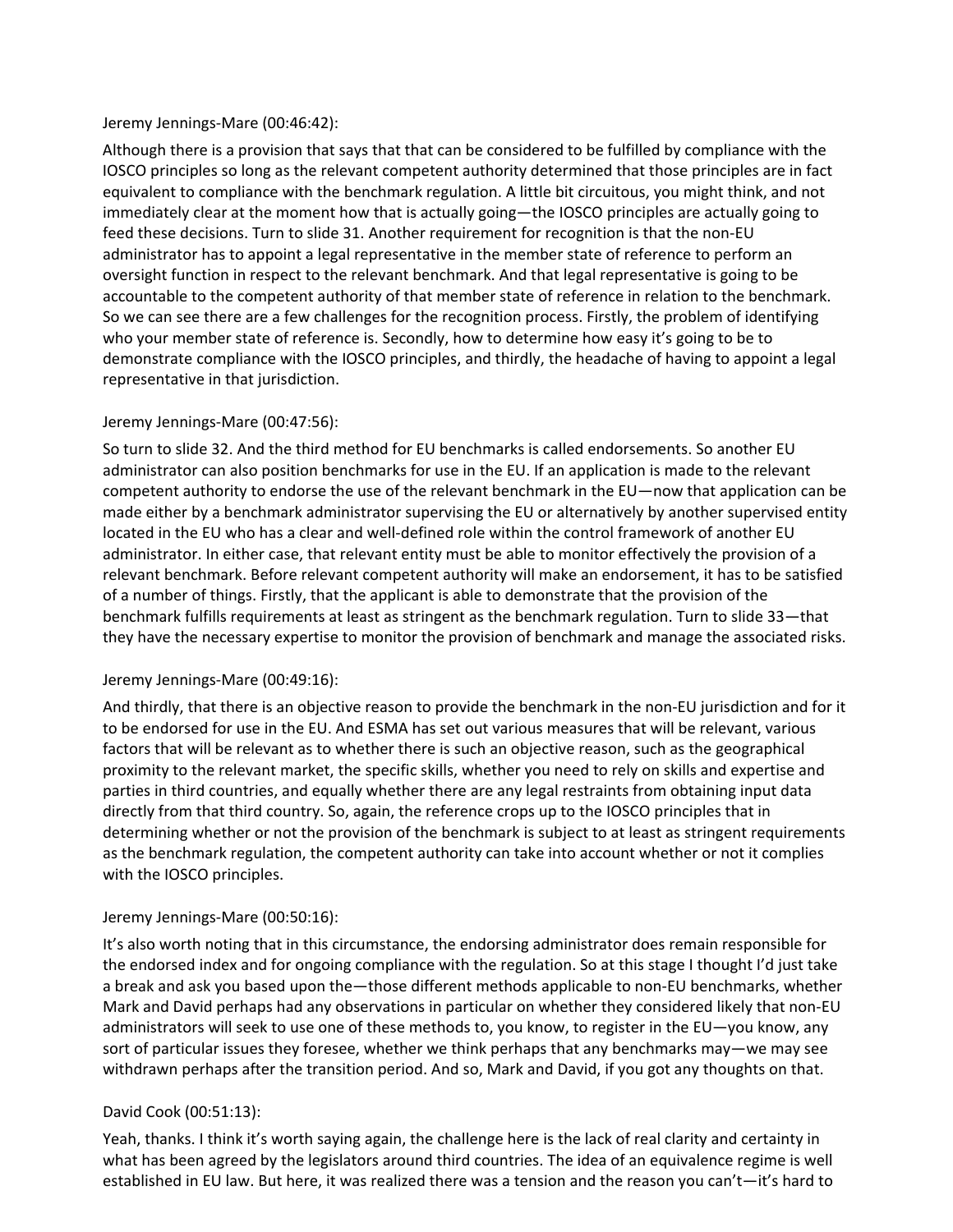understand what the legislator wanted is there was a tension of two different parties in the agreement of this regulation that those who thought an equivalence regime would work and those who recognized that no one else, no other jurisdiction, was moving towards a concrete law around the implementation of the IOSCO principles. So the reason we also have two routes of endorsement and recognition that are largely untested and therefore uncertain how they're going to work is because they—there was an understanding that they were creating a problem about the use of third-country benchmarks through the system they did. Now, that has changed because there will now be a jurisdiction outside the EU that has a legal system, and that will be the UK.

## David Cook (00:52:36):

But one thing to remember with any equivalence decision is it is highly political, and therefore—and the commission can withdraw it as well, which makes it very difficult for businesses to plan to use it in the long term. And then the other, the other processes, as I said, it's hard to understand how they will actually be enacted because they'll be enacted by individual entities working with individual regulators and all—and I think what we can see potentially emerging is very different approaches, very different regimes, being run by one national authority compared to something being run by another national authority, which may well have a profound implication for the way third-country benchmark administrators act. And then overall, there is a very big risk that some third-country benchmarks will have to stop being used. But I think the authorities are waking up to this and they have committed to try and ensure that, as long as there's cooperation, that routes can be found.

## David Cook (00:53:52):

And then one final thing that I'd just like to highlight is an issue that's affecting a number of people who operate a number of firms that operate on a global basis is it's actually not very easy to pinpoint the location of the administration of a particular benchmark, especially those that draw either expertise or contribution or users from a number of jurisdictions. And actually, that is—that's yet another area where you may get different approaches from national authorities. So if you—if you have a benchmark there, you draw contributions from Asia, you have your operations in India, you have some expertise in New York, and perhaps an oversight committee in London. What will the regulator see as the location? Is it a third-country benchmark, or is it a European benchmark? That's going to be a fundamental question. And again, I think, you know, some regulators may say, "Right, if you have a license near you, it covers your global business." Others may say, "If you have a license in near you, it only for parts of your business that are definitely in the EU." And again, that causes more uncertainty in terms of how the administration will take place.

## Jeremy Jennings-Mare (00:55:19):

That's great. Thank you very much for that. So there's a couple more things that we could certainly cover on this, but I wonder actually whether now might be a good time just to check whether there were any particular questions that anyone else may have that we can address. And if not, we can just sort of wrap up with a few last comments.

## Melissa (00:55:45):

At this time, I would like to remind everyone in order to ask a question, please press star, then the number one on your telephone keypads. Again, if you would like to ask the question, press star, then the number one on your telephone keypad.

# Peter Green (00:56:17):

Whilst we are waiting for any questions, I'll also just one last time, read the CLE codes for those who need it. And the code is 1706-40, that's 1706-40.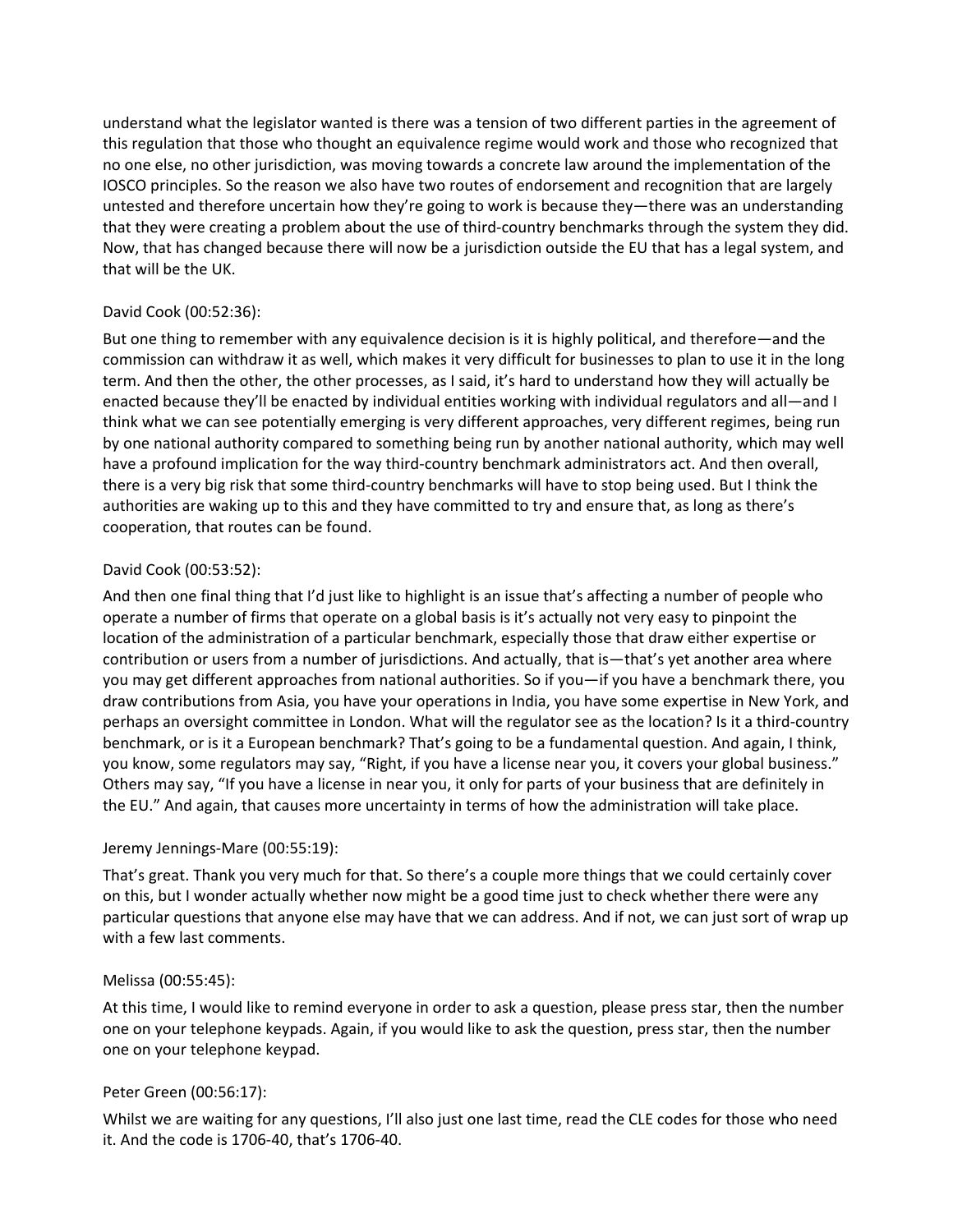#### Melissa (00:56:47):

There are no questions at this time. Do you have any closing remarks?

## Jeremy Jennings-Mare (00:56:52):

Yes. Okay. So, just to sort of finish off the—just to sort of mention on slides 34, we've set out some of the powers of supervision and enforcement that competent authorities have under the regulation. Slide 35 also mentions there are some other sort of little related amendments that are made to certain other pieces of European legislation, which you can see set up on that slide. On slide 36, it's probably just worth mentioning, there's a small matter coming up of the UK leaving the EU. How does that relate to the benchmark regulation? So, eventually, benchmark regulation is going to become effective before Brexit, before the UK leaves the EU. Once it does leave the EU, the regulation is going to cease to apply in the UK as a regulation.

## Jeremy Jennings-Mare (00:57:59):

However, it will be replicated into UK law under what's called the Great Repeal Bill. And that will happen at the time of Brexit. So effectively on Brexit day, there will be a piece of legislation in place which is equivalent to the regulation. However, thereafter, the UK government will be free to make subsequent amendments or repeal any of the provisions of that UK legislation. Having said that, it seems to us reasonably unlikely that making amendments to, you know, the bench, the regulation of benchmarks under this legislation is going to be high on the list of anyone's priorities following Brexit. But essentially assuming the benchmark regulation ceases to apply in the UK, then we will be left with a position whereby any benchmark administrator located in the UK is going to need to rely on either equivalence or recognition or endorsement.

## Jeremy Jennings-Mare (00:59:09):

At least after the transition or provisions have expired, in order to ensure that the relevant benchmark can continue to be used in the EU. And this is fairly likely to be one of the many things that are going to have to be covered as part of the Brexit negotiations. It's also just as a point to note talking about equivalence because of the effect of the Great Repeal Bill, it will be case that the day after Brexit, the UK will be essentially the most compliant—the most equivalent non-EU jurisdiction in terms of the benchmark regulation. And therefore, one would think that there should be no barriers at all to determining, you know, and the EU commission determining an equivalence decision in favor of the UK. However, it's worth noting that like many things related to Brexit, this is going to be a very political issue. And nothing can be taken for granted at the moment in that regard. So—

# Peter Green (01:00:22):

And it's Peter here. I mean, I entirely agree with that. I mean, as David alluded to earlier, equivalence is, you know, it is discretionary, it can be withdrawn, so it's not an answer to everything. But it would certainly be, you know, if we can't get to this admission arrangement whereby the benchmark mitigation is regarded as equivalent, then I think things are going to go pretty badly in relation to discussions between the EU and the UK. It would be quite surprising to me, and if there isn't any say transitional arrangements whereby the UK's regards as an equivalent in this regard. As Jeremy said, of course, politics is everything. And we will wait and see on that.

## Jeremy Jennings-Mare (01:01:12):

So, yeah, maybe just to sort of—couple of final thoughts. I don't know. Peter, Mark, David, whether you want to add anything just to sort of wrap up the session?

## Mark Schaedel (01:01:27):

So I guess I would just encourage those in a position to assess their own exposure to benchmark regulation